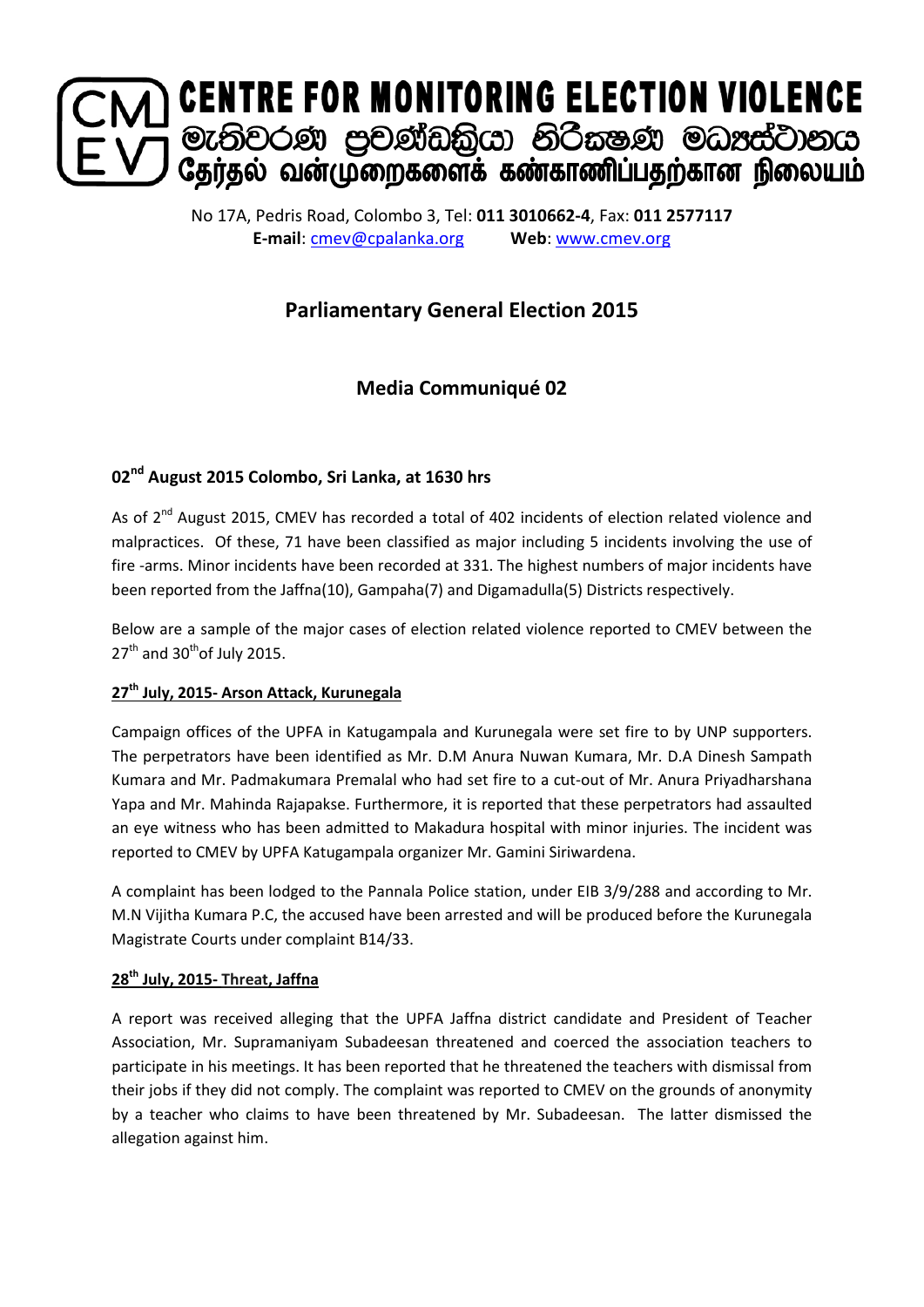#### **28th July 2015- Assault, Kandy.**

It was reported to CMEV that Mr. K.G Samantha Thilakarathne a supporter of UNP candidate Mr. R.G Samaranayake, had assaulted Mr. D.G Gayan Udaya at No.118 Bule Muhuna, Menikhinna, at around 7.30 pm on the  $28<sup>th</sup>$  of July. Mr.Gayan, told CMEV that the incident had occurred due to an argument between Mr. Gayan's father and Mr. Thilakarathne. Elaborating on the incident he said that the assault occurred due to Mr. Thilakarathne forcing Mr. Gayan's father to transfer his support to Mr.Samaranayake.

CMEV contacted Mr. Gamini Herath, SI, of Menikhinna Police station who stated that Mr. Gayan had logged a complaint (EIB-41/8/2015) and that further investigations were under way to collect evidence.

#### **28th July 2015-Assault, Batticaloa**

Mr. K.M.A Irfan, election coordinator of UNP candidate Mr. Sifly Farook, of the Earavur electorate was allegedly assaulted by Mr. Naleem and Mr. Kaleem. The assault took place at Mr. K.M.A Irfan's residence at No.25 Ayurweda Hospital Road, Michnaar Earavurat around 1 am.

When CMEV contacted Mr. Irfaan, he said the incident has occurred after Mr. Naleem and Mr.Kaleem had been refused the coordinators position that he currently holds, by Mr.Farook.

Mr.Farook speaking to CMEV said the incident was due to a personal financial dispute between both parties and not related to his election activities. By contacting Mr. Wijewickrama, OIC of Eravur Police station, CMEV was able to confirm Mr. Farook's statement and receive confirmation of the complaint, CIB 92/282.

#### **28th July, 2015- Assault, Digamadulla.**

CMEV received a report that a supporter of UNP, Mr. M.A Saleem was assaulted by 8 UPFA supporters who were under the influence of alcohol. Of the 8 individuals, 3 have been identified as Mr.Nifras, Mr. Raswan and Mr. Rasool. The incident occurred at around 5.00 pm at Mr. M.A Saleem's shop in Arasayadi, Akkaraipattu and a finger on the victim's left hand was fractured in the assault.

After the incident, supporters of UNP candidate Mr. Daya Gamage had arrived at the location and directed Mr. M.A Saleem to lodge a complaint with the in Akkaraipattu police, case number EIB/49/73. When CMEV contacted Mr. Ibrahim I.P, of the Akkaraipattu Police station, he said that the accused had not been apprehended and that a case had been filed with the Akkaraipattu Magistrate's courts under B/8110.

When CMEV contacted Mr. Saleem, he said that he was assaulted by supporters of UPFA candidate Mr. A.L.M Athaullah. However, when CMEV attempted to contact Mr. Athaullah, his coordinator Mr. Baheej responded by rejecting the allegation and stated that he was unaware of the incident. Furthermore, he said that Mr. Raswan, one of the accused, was an independent candidate with no connection to Mr. Athaullah.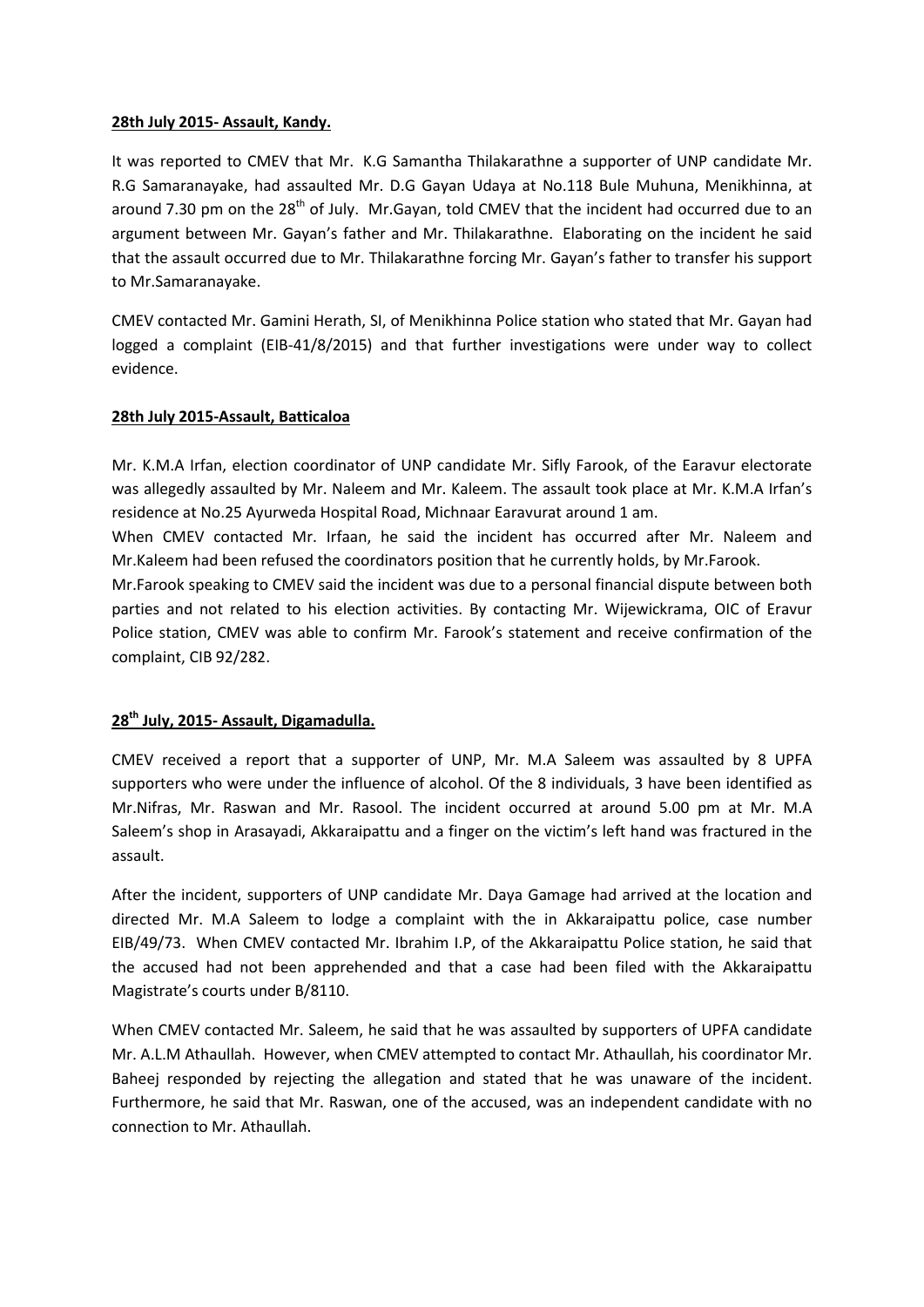#### **28th July 2015- Threat and Intimidation, Puttalam.**

UNP candidate Mr. Ashoka Priyantha was threatened with a sword by Mr. Harinda Lakmal Silva, a supporter of the same party. According to Mr. Priyantha, the incident occurred when he visited his campaign office after he was informed that his cutout near the premises had been vandalized by Mr. Lakmal.

When CMEV followed up with the Marawila Police station Mr. S.I Jayanath OIC, stated that Mr. Priyantha has lodged a complaint in this regard at around 2. 15 a.m. under EIB 37/66 and that Mr.Lakmal had been taken into custody.

#### **29th July, 2015- Damage to Property, Senkadagala**

CMEV has received reports that M. Saleem, supporter of UNP candidate Lakshaman Kiriella was attacked by an unidentified group at around 12.45 A.M at his residence in Divingama, Ampitiya. His house and shop were damaged in the attack and the losses are valued at around Rs. 50,000. According to the reports Mr. Saleem, promptly informed the incident to 119, however, the police officer to whom CMEV spoke to said the victim was reluctant to lodge a complaint as he was unable to identify the perpetrators involved in the attack.

#### **29th July, 2015- Assault, Diagamadulla**

UNP supporter Mr. Simmi Marikkar Ameen was assaulted, allegedly, by 2 UPFA supporters, Mr. M.H Aslam Nusky and M.A Risky in Samanthurai, Digamadulla. The assailants had threatened Mr. Ameen, warned him to refrain from engaging in any campaign activities and said that should he persist he would face bodily harm. A complaint has been lodged with the Akkaraipattu Police station under EIB/ 5480.When CMEV contacted Mr. Ibrahim I.P, Akkaraipattu Police station he said the alleged perpetrators were yet to be apprehended and further investigations would be carried out in order to find them. A case has been filed in Akkaraipattu Magistrate courts under B-43888 in relation to this incident.

#### **30th July 2015- Abduction, Akuressa**

A supporter of UNP candidate Mr. Sagala Rathnayake was allegedly abducted at around 3.30 a.m. by supporters of UPFA candidate Mr. Manoj Sirisena while pasting posters in Akuressa, Diyalape. It is reported that the kidnapped is Mr. Chamara, the driver of the three-wheeler (QH-1812) and that two others who were passengers had escaped.

When CMEV contacted Mr. Niroshan Jeewantha, one of the individuals that fled the scene, he confirmed the incident and elaborated on what had happened. He said that while pasting posters they had seen a group of about 20 people approaching them in a double cab (PW-2969) and on 04 motor bikes and when Mr. Chamara was captured they had chosen to flee and go directly to the Akuressa Police station. Mr. Jeewantha said that by the time he reached the police station the police were about to leave for the location of the alleged kidnapping and that the police had been able to take 6 individuals into custody.